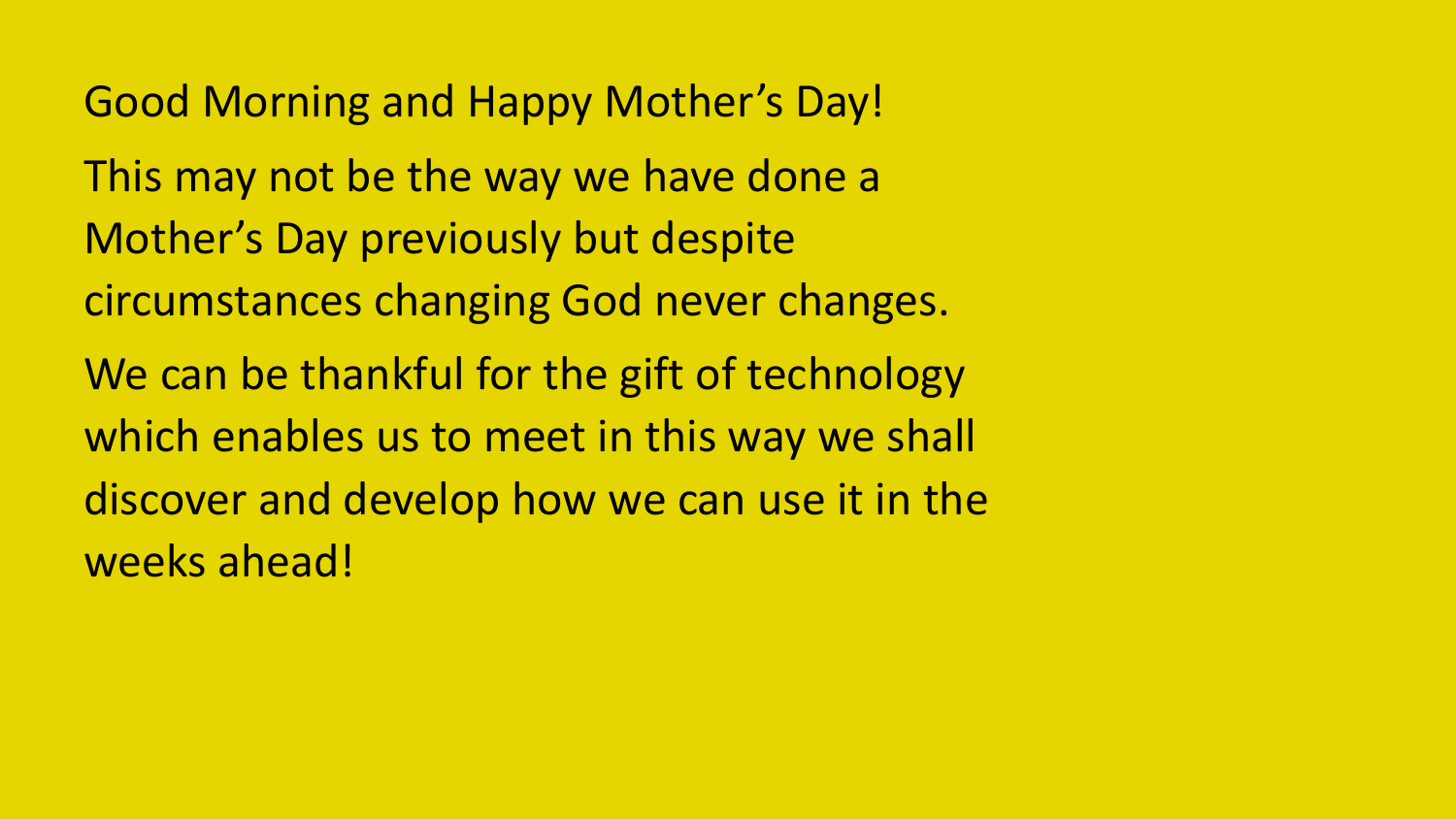**Most merciful God, Father of our Lord Jesus Christ, we confess that we have sinned in thought, word and deed. We have not loved you with our whole heart. We have not loved our neighbour as ourselves. In your mercy forgive what we have been, help us to amend what we are, and direct what we shall be; that we may do justly, love mercy and walk humbly with you our God. Amen**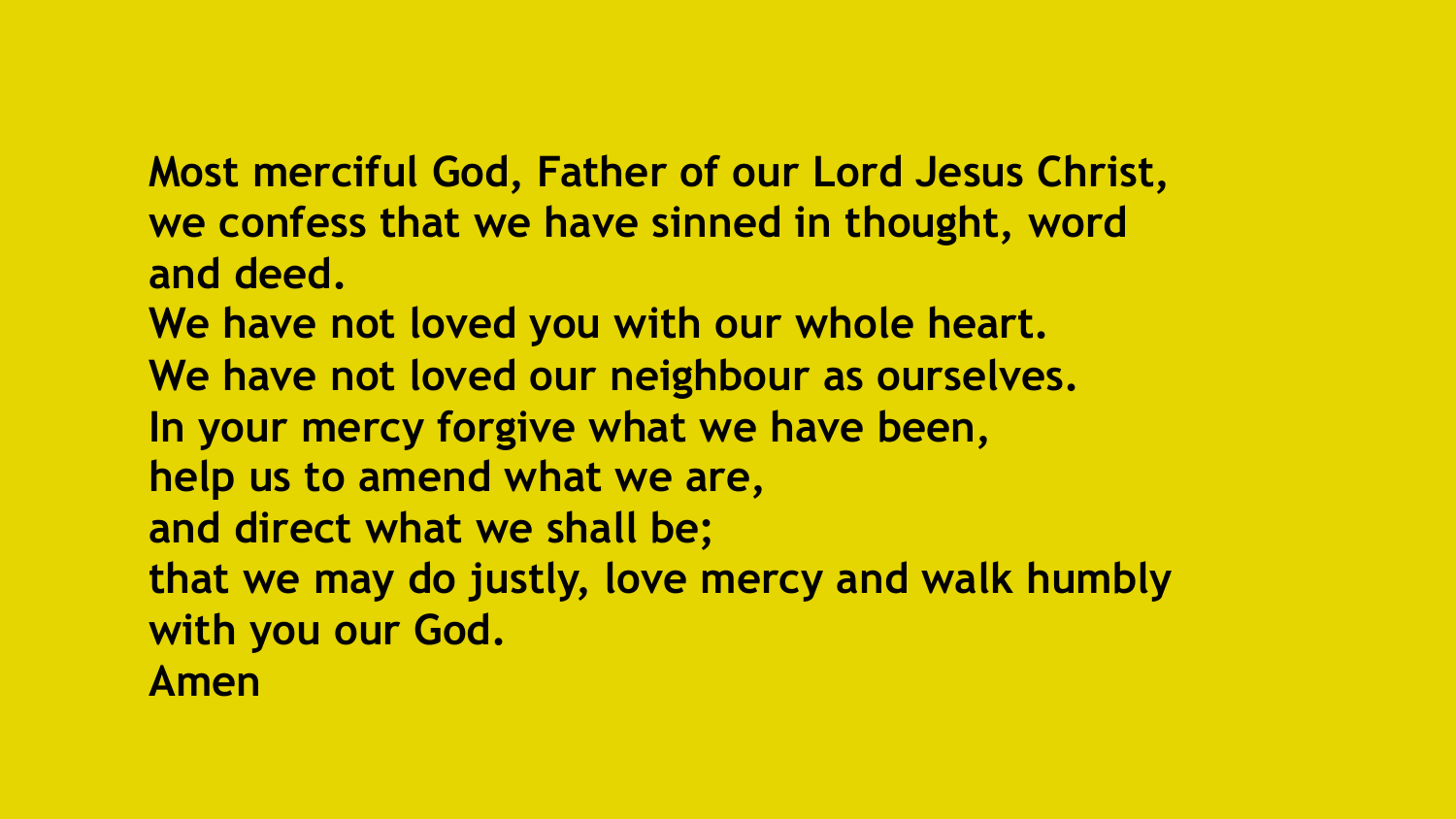May the Father of all mercies Cleanse us from our sins, And restore us in his image To the praise and glory of His name, Through Jesus Christ our Lord.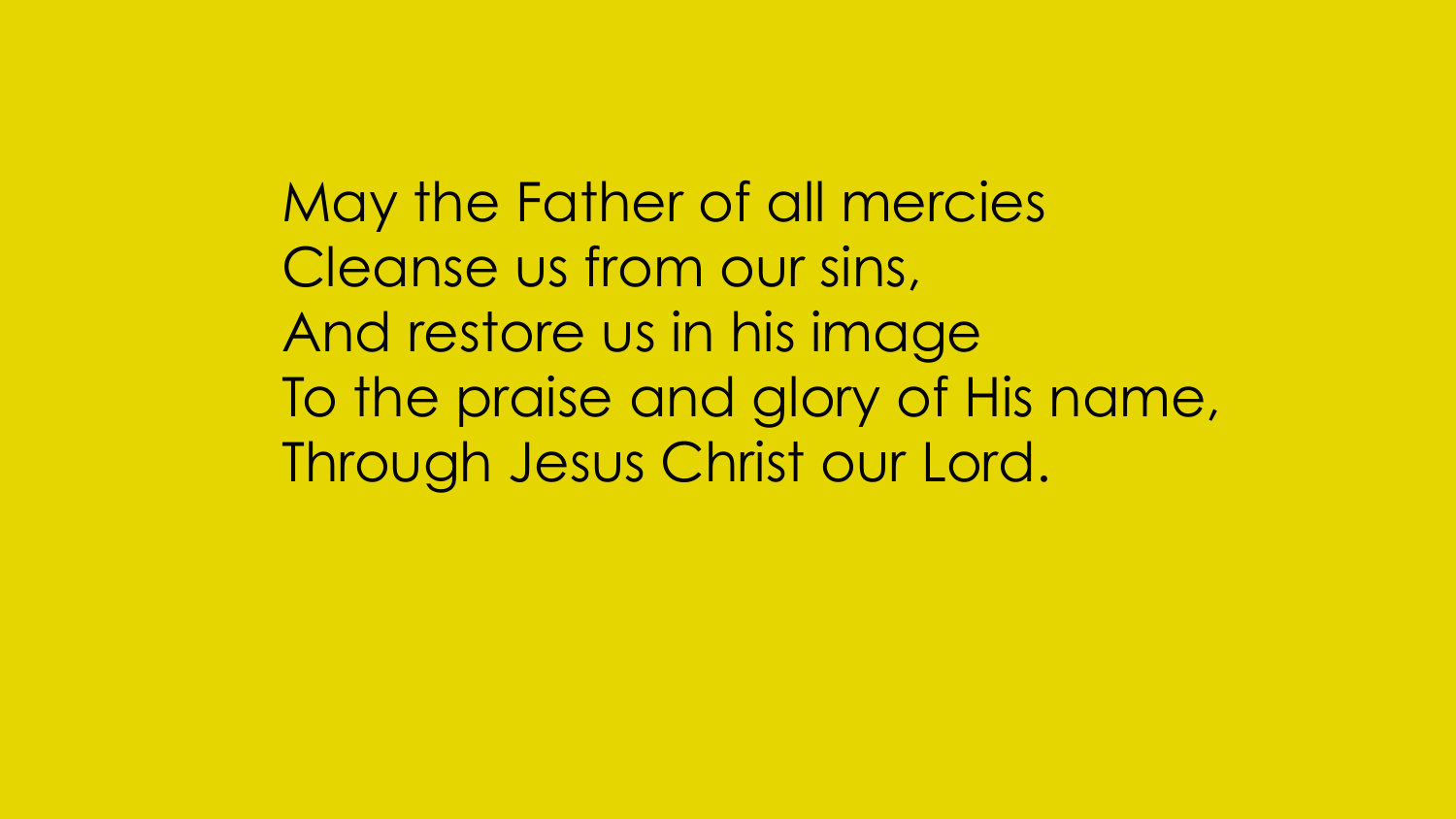## **Philippinans 4: 4-9**

Rejoice in the Lord always. I will say it again: Rejoice! **<sup>5</sup>**Let your gentleness be evident to all. The Lord is near.

- <sup>6</sup> Do not be anxious about anything, but in every situation, by prayer and petition, with thanksgiving, present your requests to God.
- **<sup>7</sup>**And the peace of God, which transcends all understanding, will guard your hearts and your minds
- in Christ Jesus.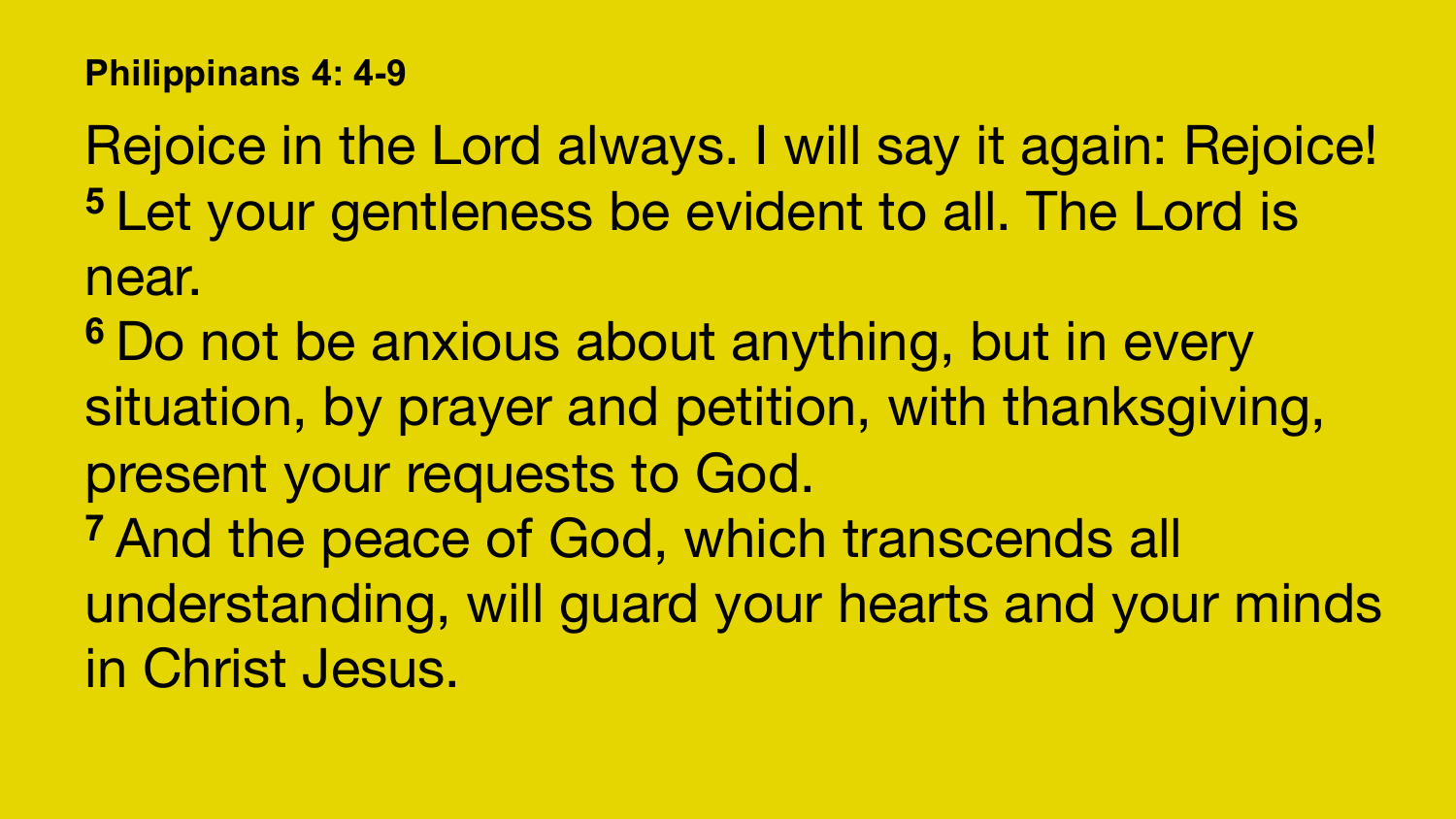**<sup>8</sup>**Finally, brothers and sisters, whatever is true, whatever is noble, whatever is right, whatever is pure, whatever is lovely, whatever is admirable if anything is excellent or praiseworthy—think about such things. **<sup>9</sup>**Whatever you have learned or received or heard from me, or seen in me—put it into practice. And the God of peace will be with you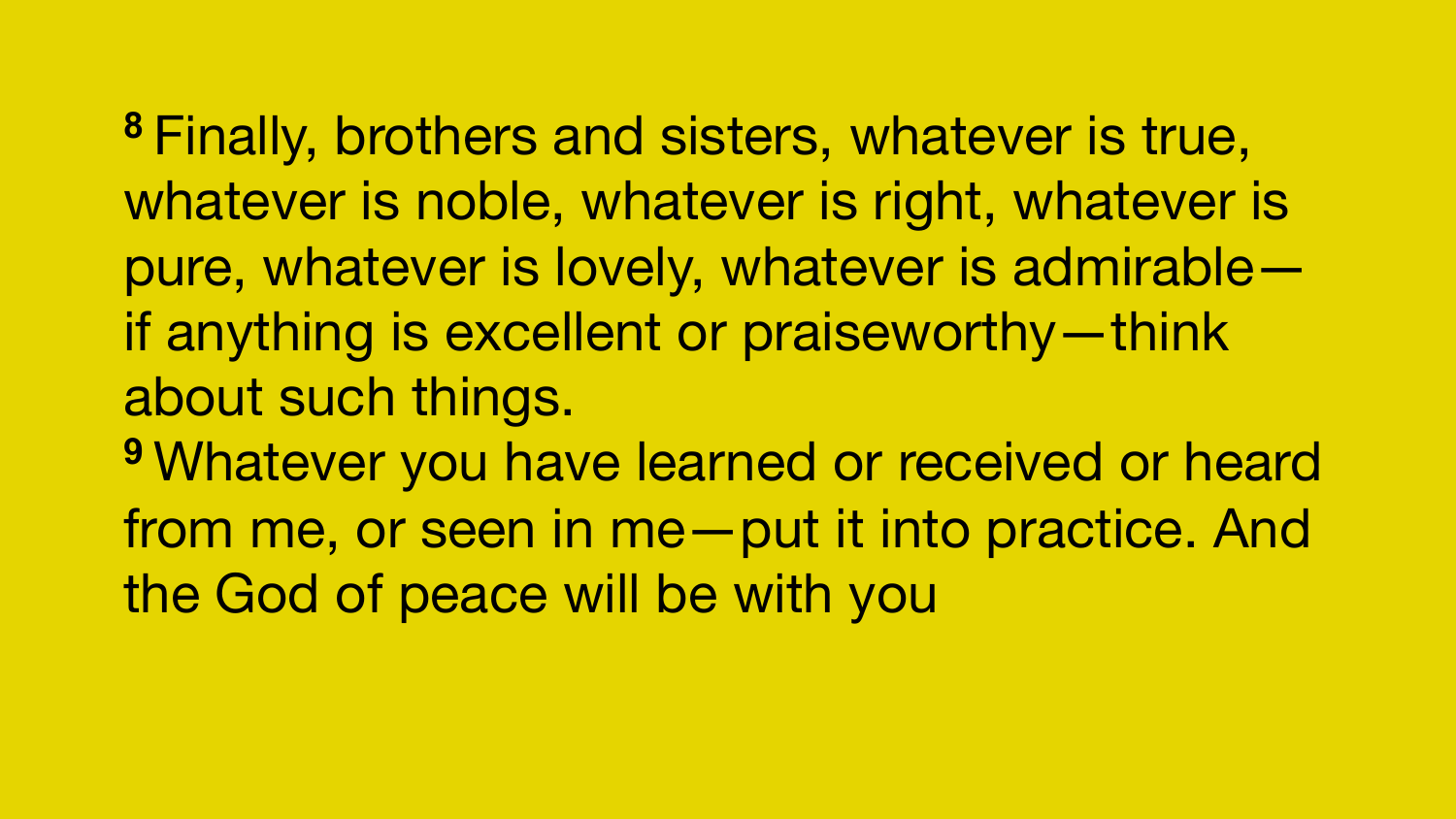I love Mother's Day, I love flowers, it feels as if it is also it's part of Spring arriving and for me a significant point in our journey through Lent.

The day in the UK has always been a part of Lent and associated with reflecting on our spiritual nurture and our Mother church. Traditionally, of course, our Mums and our Mother church were often located close by! So visiting one linked with visiting the other also and the day is more correctly called Mothering Sunday.

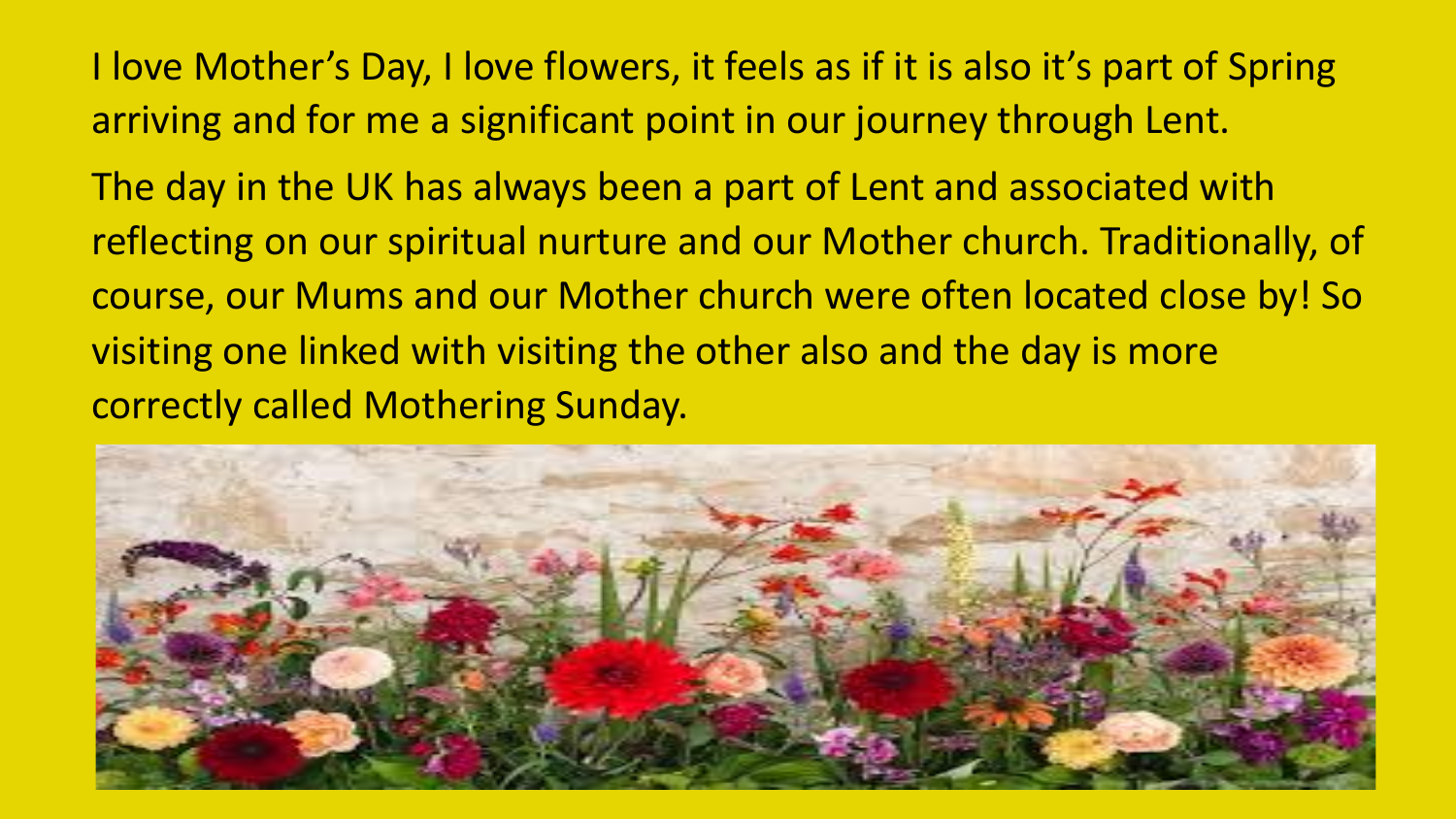Mother's, family, caring for those nearest and dearest to us can often be challenging and complex and we don't always 'get it right' either as parents, children or carers. We are thankful for the times when we have, for the times we have managed to get it right to listen, we love those times of family togetherness and especially now as we face physical separation we value them even more! For many of us our Mother's may have passed away and today is about remembering with mixed emotions of joy and sadness the role they played in our lives and the blessing they were to us. And we can be thankful for them.

For some of us the term 'Mother' may not bring to mind solely our biological Mother but may include others who have cared for us and 'mothered' us at stages in our lives. And we can be thankful for them.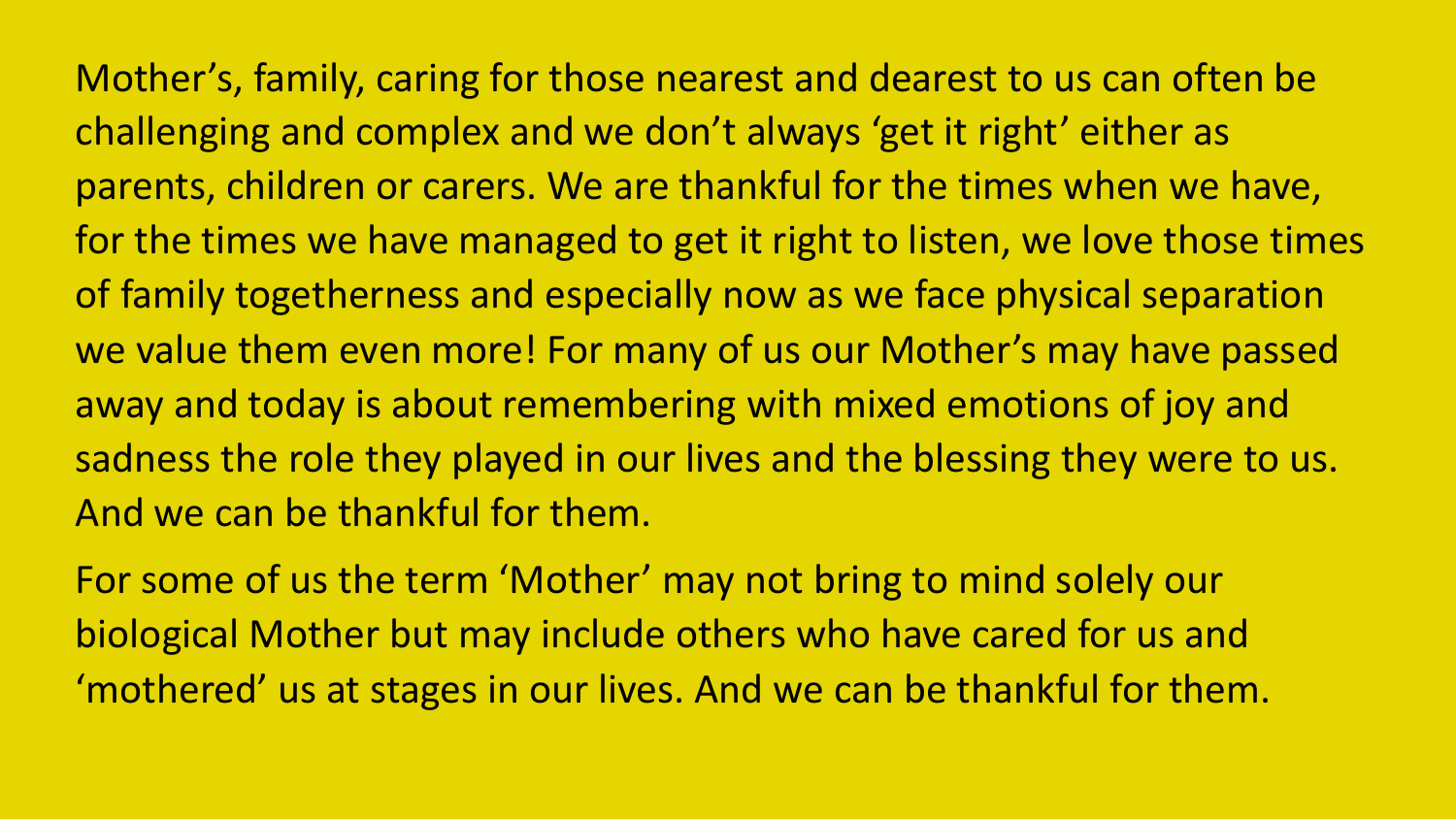The other aspect of Mothering Sunday is to think of those who have supported us and nurtured us spiritually. This may have been in person, a special friend who we could share with and ask for prayer, may be an author who has helped us study God's word, a preacher or speaker who opens us understanding for us. We all need those who have nurtured and helped us grow spiritually, who have helped us grow in our spiritual lives. And we can be thankful for them.

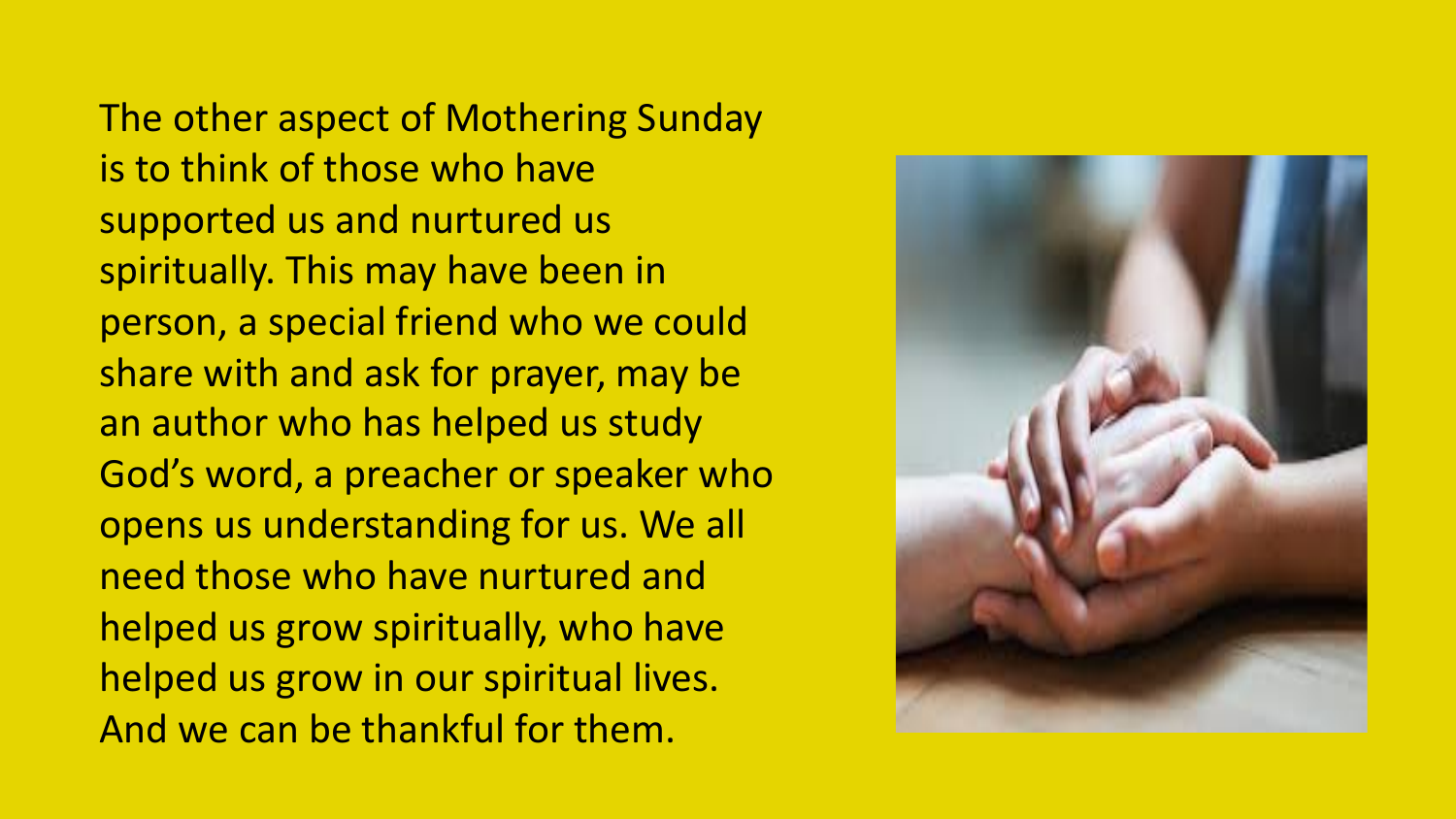As we think of those who have cared for us and those we have cared for, our spiritual homes and families, I want us also as to remember the greatest love of all, that perfect love available for each one of us. The love of God which can reach across all boundaries and into all homes. I have on my wall at home a little plaque which I go to from my Grandmother which is based on Romans 8:35. 

- *"Who can separate us from the love of Christ?"*
- *What can separate Thee ever from the Lord's undying love?*
- *Neither present things nor future, things below or things above!*

God's love is perfect and ever present, ever attentive, a solid and stable place of peace.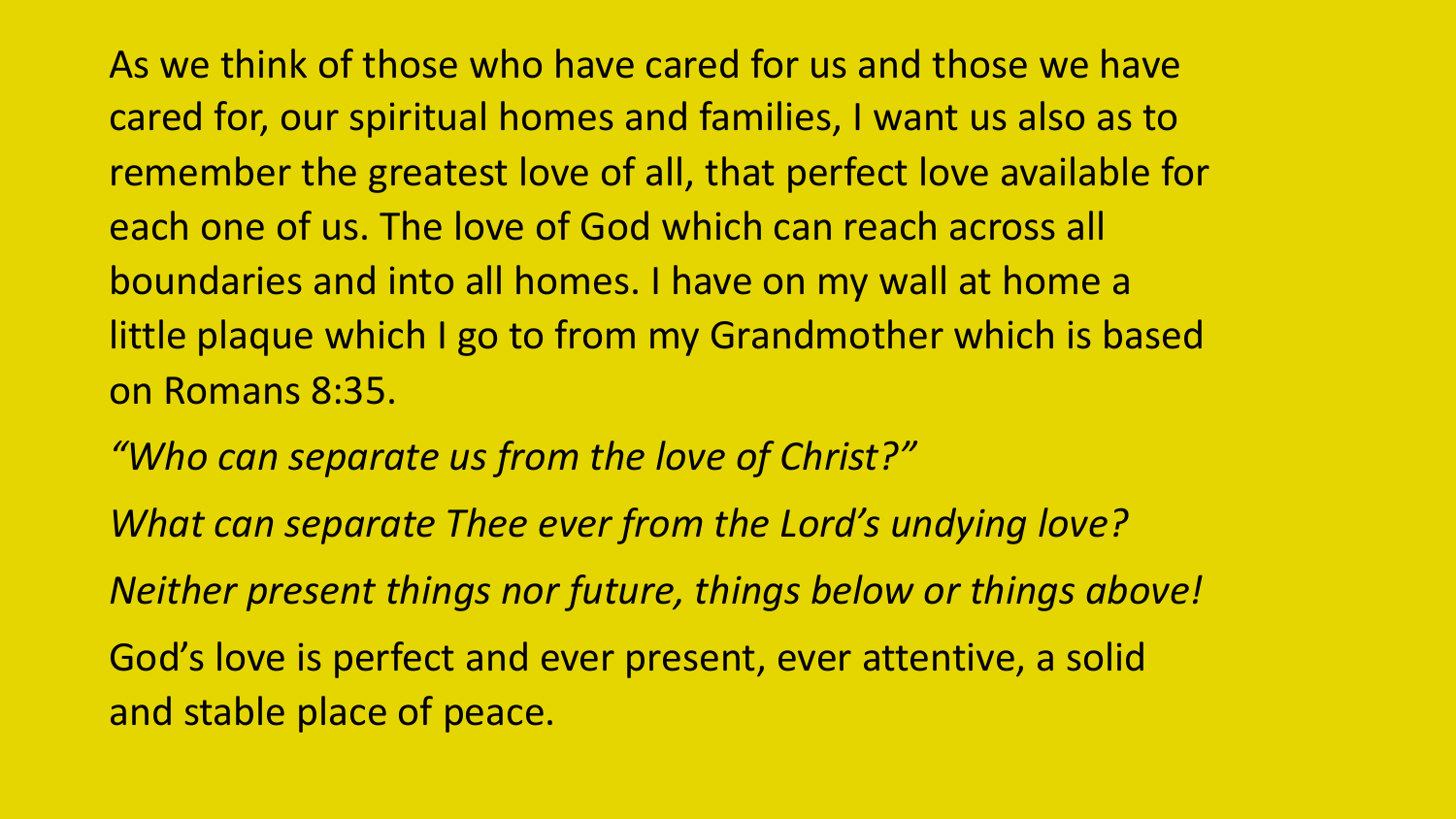I want us to finally look at two passages. The first is one of my favourites and as I was preparing about what to say this morning this was brought to mind. It is from Philippines 4: 4-7.

Paul, as a spiritual mentor, leaves these final remarks at the end of his letter to the Philippians, saying, keep on doing these things which you have heard and learned from me. He encourages to lay our worries before the Lord, to seek the peace which surpasses the difficulties around us and then moves on to give us a focus for our thoughts and feelings.

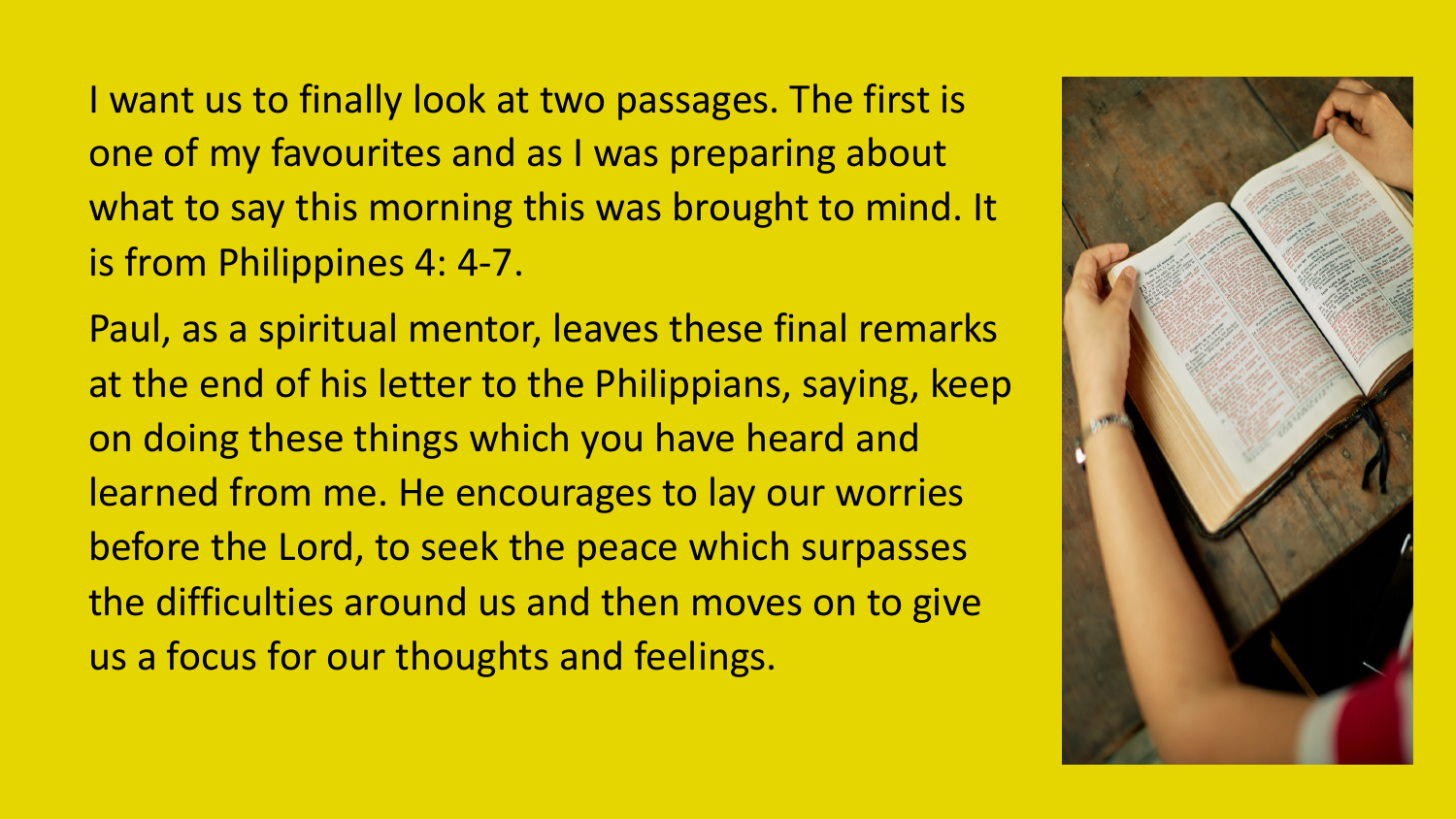At the moment we are all going through a process of assimilating what is happening in our nation. I admit to at times being sad, even a bit weepy, at the enormity on a national and individual level of what is happening barely able to also perceive that this is also global. Yet we are called to rejoice, that does not mean being happy about the situation!! But having a sense of peace which enables an inner joy despite circumstances based on our knowledge of God's love and care for us. We are not helpless, we can by prayer and supplication lay our troubles, and fears at the feet of the Lord.

Mothering Sunday at the start of this period of change in our nation does give us that pause to reflect on those who have and those who do still care for us. To continue to reach out via letters, email, phone and 'facetime'!

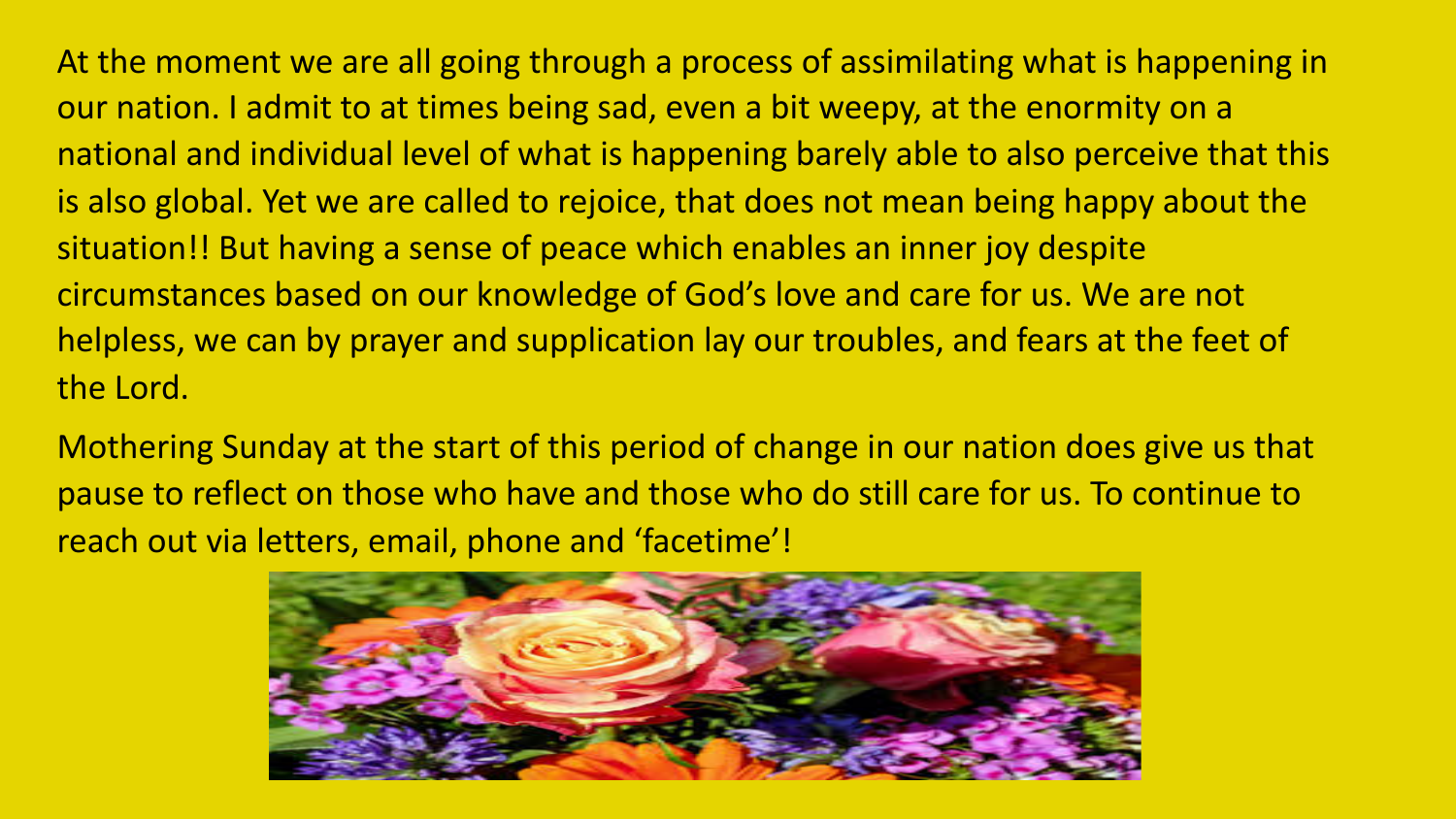And then at other times I feel that for so many people and families this may be a time to pause, to chat about things they have never discussed before, to look through family photos, to draw a family tree, to play games. We have generations who have never known, as I and many of us did as a child, what a quiet Sunday with shops closed was like. 

There will be Mothers and carers in this land who, starting tomorrow, are going to be able to spend more time with their children then ever before. Tomorrow will not begin with waking up and grabbing school bags while also trying to get ready for work, there may be a little less chaos in some households! Many parents have never been in a position before to be a stay at home parents with their children, it's been a choice they have never felt able to make.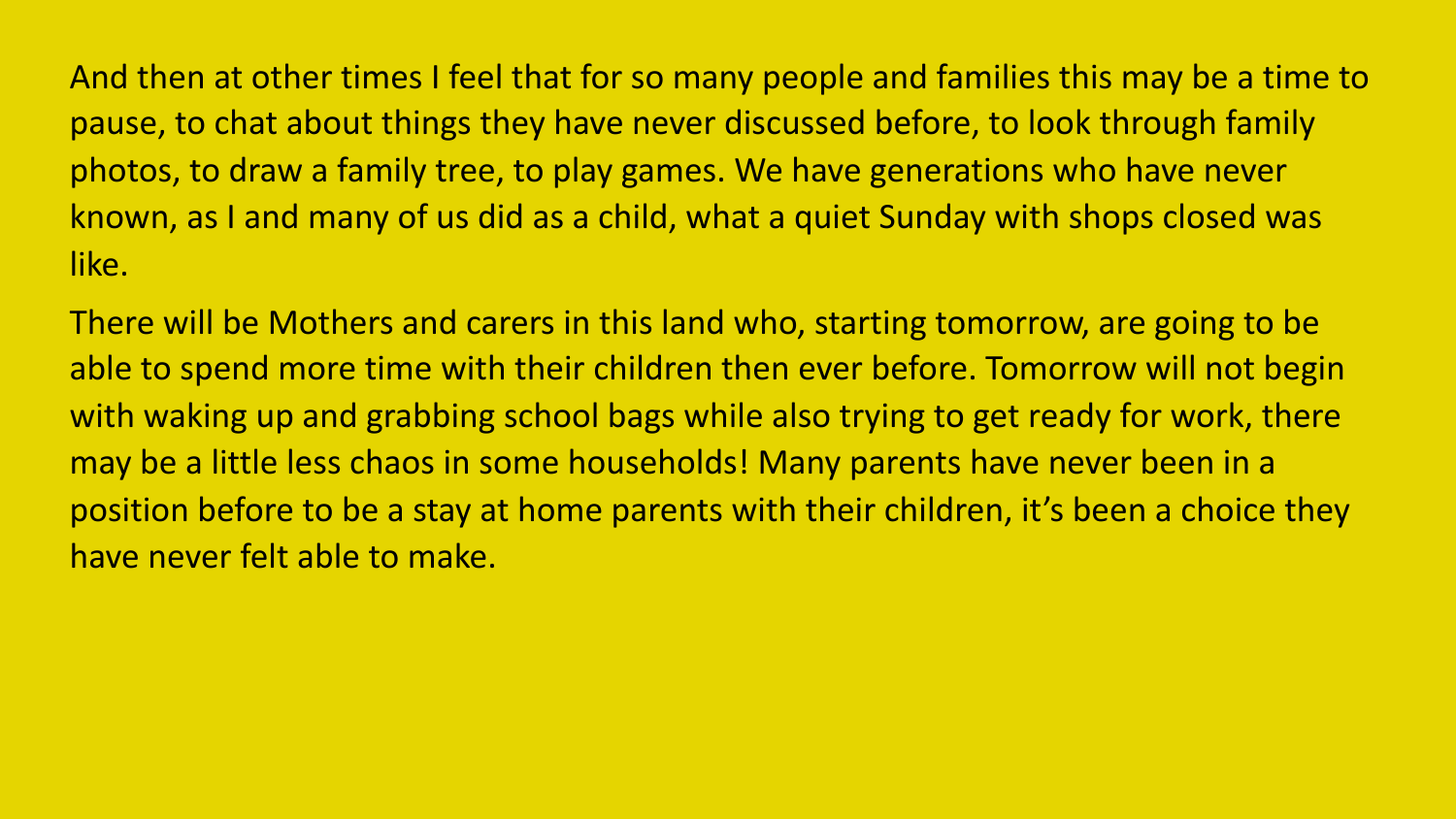Let's pray for parents and carers of our children in the weeks and months ahead that this may be a time of discovery, an awakening of closeness and understanding, a time for long conversations and long times of listening! That into homes within this land the opportunity to reflect may also draw them closer to an understanding of God's love for them. 

The lectionary reading for this morning includes Psalm 23. And nothing could be more perfect or timely than for us to finish with than focusing on that. We are all familiar with the Psalm but I have included today a version arranged by my husband Peter a few years back. The change in language helps me to see and feel it afresh and I hope it may help you too.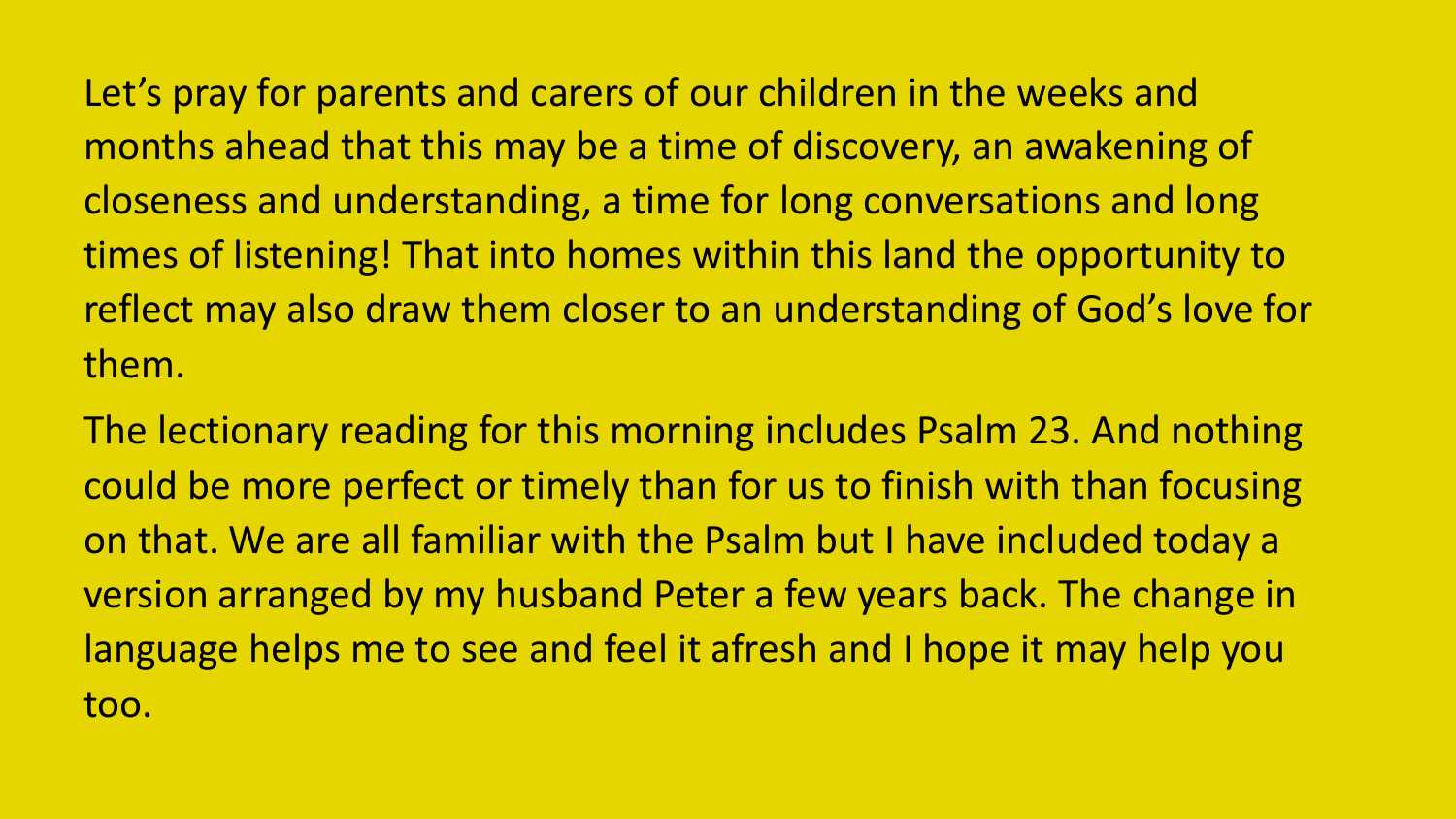## **The Lord is my Shepherd**

The Lord watches over me; Nothing more shall I need.

He shows me the way and soothes my mind.

He stills my troubles and brings peace to my world. He restores my soul. He leads me in the ways of goodness and humility, Faithfulness and strength, And I am thankful to him.

Yes! Even when the way is dark, the work is hard and friends are far away,

I will not give way to fear, for you are with me.

Your teachings and your protection still guide and comfort me.

In times of conflict, you sustain me with nourishment

Beyond the provision of the richest table. Your words flow through me and over me.

I grow and am enriched beyond measure.

Your goodness and mercy shall work through me all the days of my life,

And I will live in your ways forever.

(Arrangement by Peter Smith)

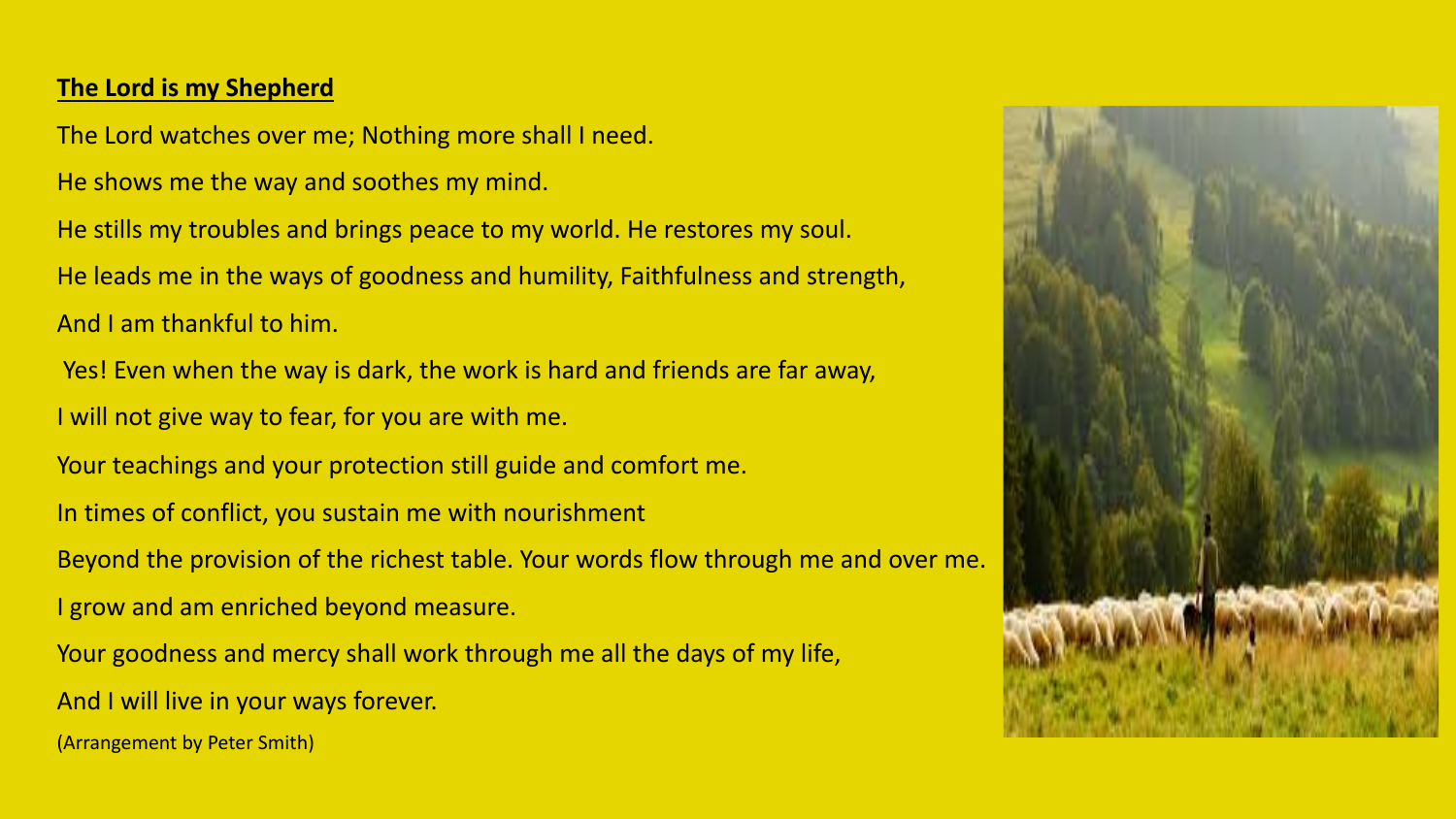This Mothering Sunday let's be thankful for all those who have loved and nurtured us both physically and spiritually. Let us pray for the Lord to strengthen and bless those who are caring for others at this time, may they be young or old. Let us lay our worries and fears for the weeks ahead at the feet of our ever loving Father and may we find a peace which surpasses understanding which will guard our hearts and minds in Christ Jesus.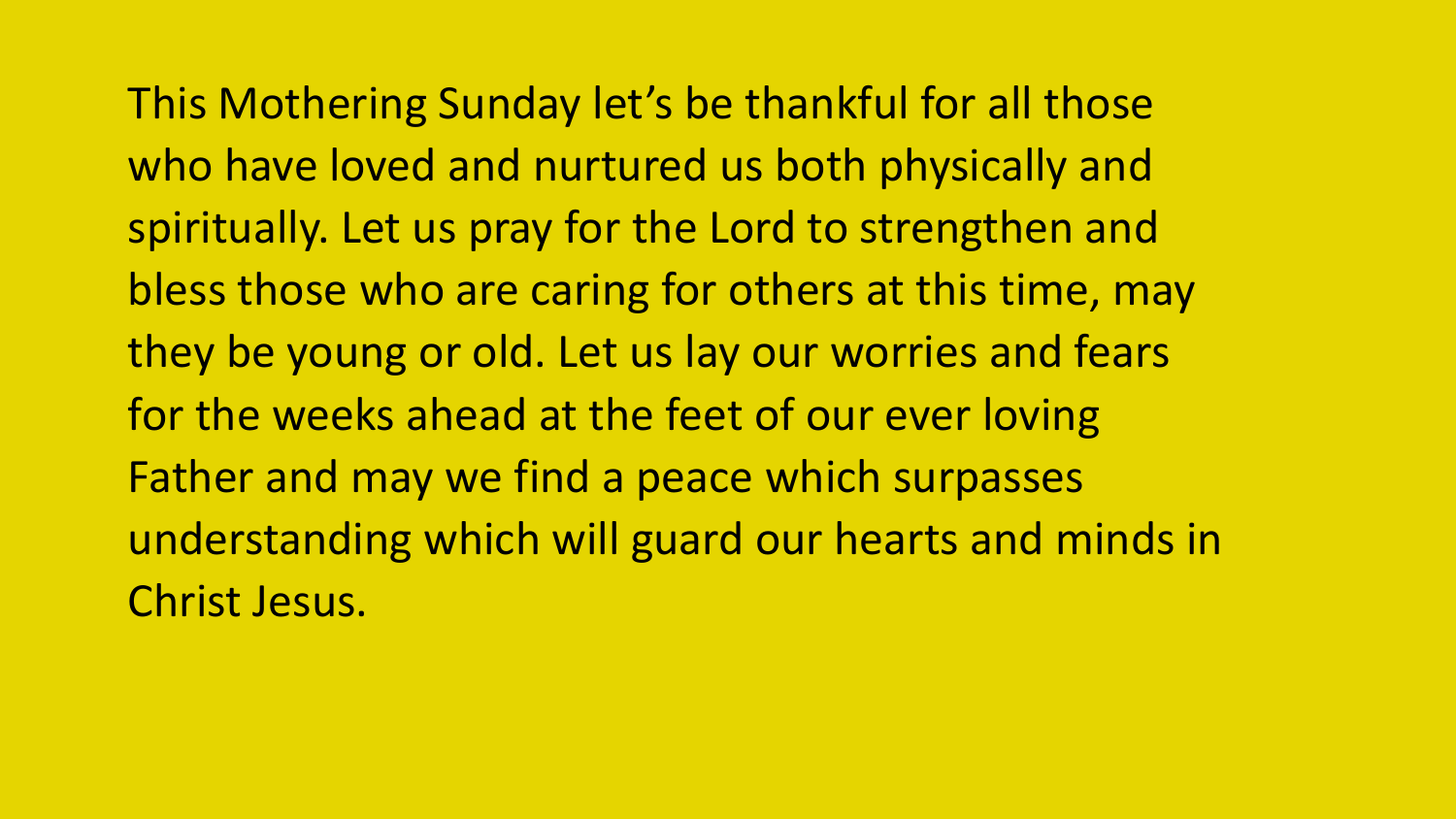Our Father, who art in heaven, Hallowed be Thy name: Thy kingdom come: Thy will be done: on earth as it is in heaven.

Give us this day our daily bread, And forgive us our trespasses, as we forgive those who trespass against us. And lead us not into temptation but deliver us from evil for Thine is the kingdom, the power and the glory for ever and ever.

Amen.